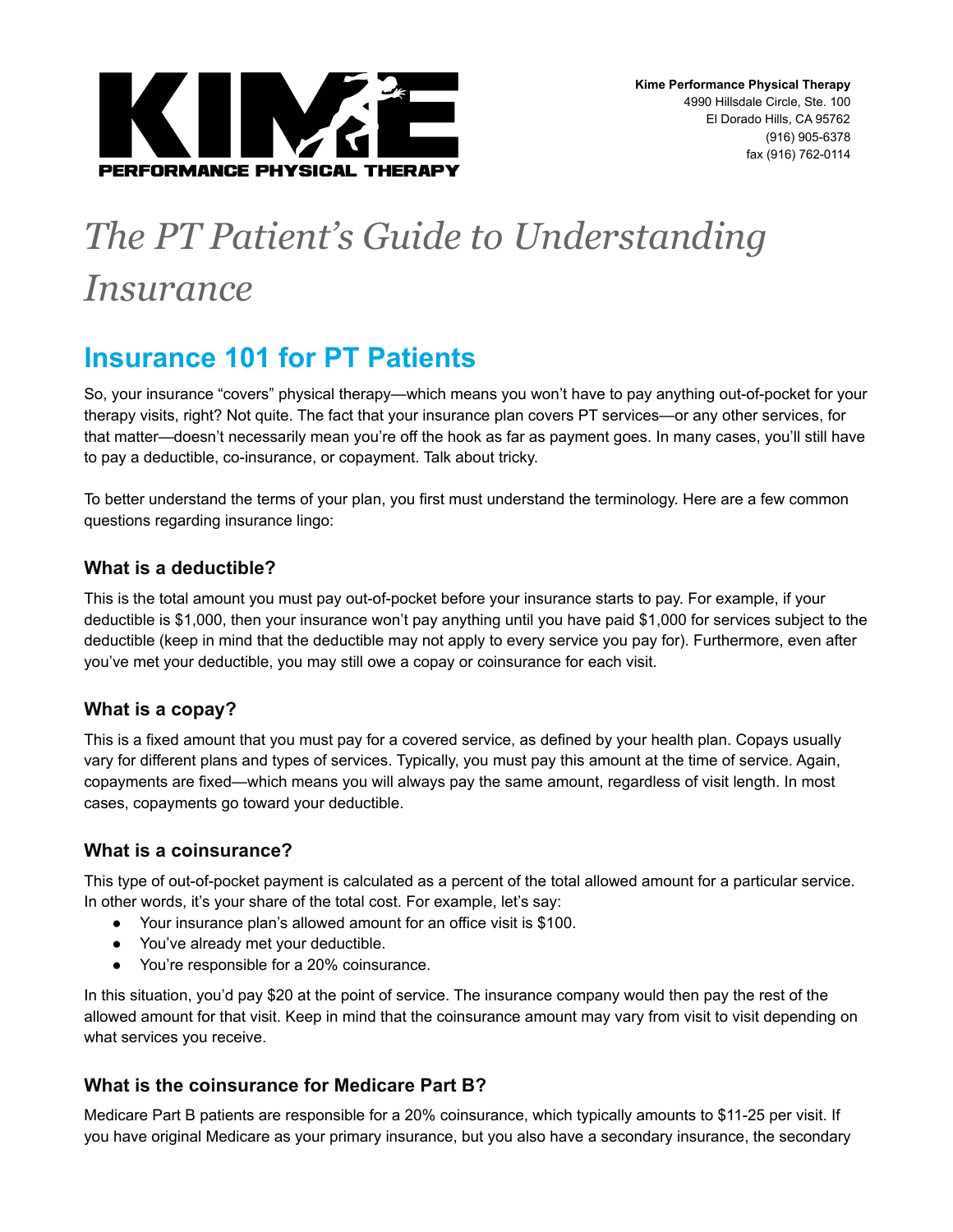payer becomes responsible for the 20%. In some cases, the secondary insurance also charges a copay, coinsurance, or deductible. We recommend contacting your secondary insurance carrier to find out.

### **So, how much will I owe for each visit?**

Your patient responsibility will be determined by your insurance provider and your specific plan. These plans vary widely. We will not know the exact amount you owe until your claims are processed and we receive an Explanation of Benefits from the insurance company, typically 3-6 weeks after your visit.

#### *Deductibles*

If you have not met your deductible, we will charge you our contracted rate for your visits at the time of service until you provide verification that you have met your deductible. When your claims are processed we will adjust your balance accordingly and bill you for the difference of any amounts determined to be patient responsibility. If we don't have a set contracted rate for your insurance provider, we will initially charge you \$60 as a payment toward your deductible. **This is not necessarily the amount you will owe.** We will adjust this payment amount when we receive confirmation of your patient responsibility from your insurance provider after your claim is processed.

#### *Coinsurance & Copays*

Copays are a set amount billed to you at the time of your visit. We charge coinsurances as a dollar amount equal to the percentage of the average insurance allowable amount of \$75 per appointment until we receive an exact amount from your Explanation of Benefits. For example, if you have a 20% coinsurance, you'll pay \$15; if you have a 10% coinsurance, you'll pay \$7.50, etc. You'll then owe any applicable coinsurance or deductible balances after we receive the Explanation of Benefits (EOB) from your insurance company. Conversely, if we find that you have overpaid, we will refund you via check as soon as possible. As for copays—these amounts rarely vary, so if your copay for physical therapy visits is \$10, you will owe \$10 at each visit.

# **Examples of EOBs for PT Services**

Here are a few examples of Explanations of Benefits (EOBs) for physical therapy services. An EOB is a document your insurance sends to explain the various costs—including the amount you, as the patient, are responsible for—associated with your care. For definitions of the terms included in these examples, skip down to the bottom section of the page.

**Insurance 1:** Patient has not yet met his or her annual deductible. Therefore, the patient is responsible for 100% of the allowed amount.

| Date of<br><b>Service</b> | <b>CPT</b><br>Code | <b>Units</b> | <b>Billed</b><br><b>Amount</b> | <b>Adjusted</b><br><b>Amount</b> | <b>Patient</b><br><b>Responsibility</b> | Insurance 1<br><b>Paid</b> |
|---------------------------|--------------------|--------------|--------------------------------|----------------------------------|-----------------------------------------|----------------------------|
| 03/01/2017                | 97110              |              | 50.00                          | 20.04                            | 29.96                                   | 0.00                       |
| 03/01/2017                | 97140              | 2            | 100.00                         | 44.58                            | 55.42                                   | 0.00                       |
| <b>TOTALS:</b>            |                    | 3            | 150.00                         | 64.62                            | 85.38                                   | 0.00                       |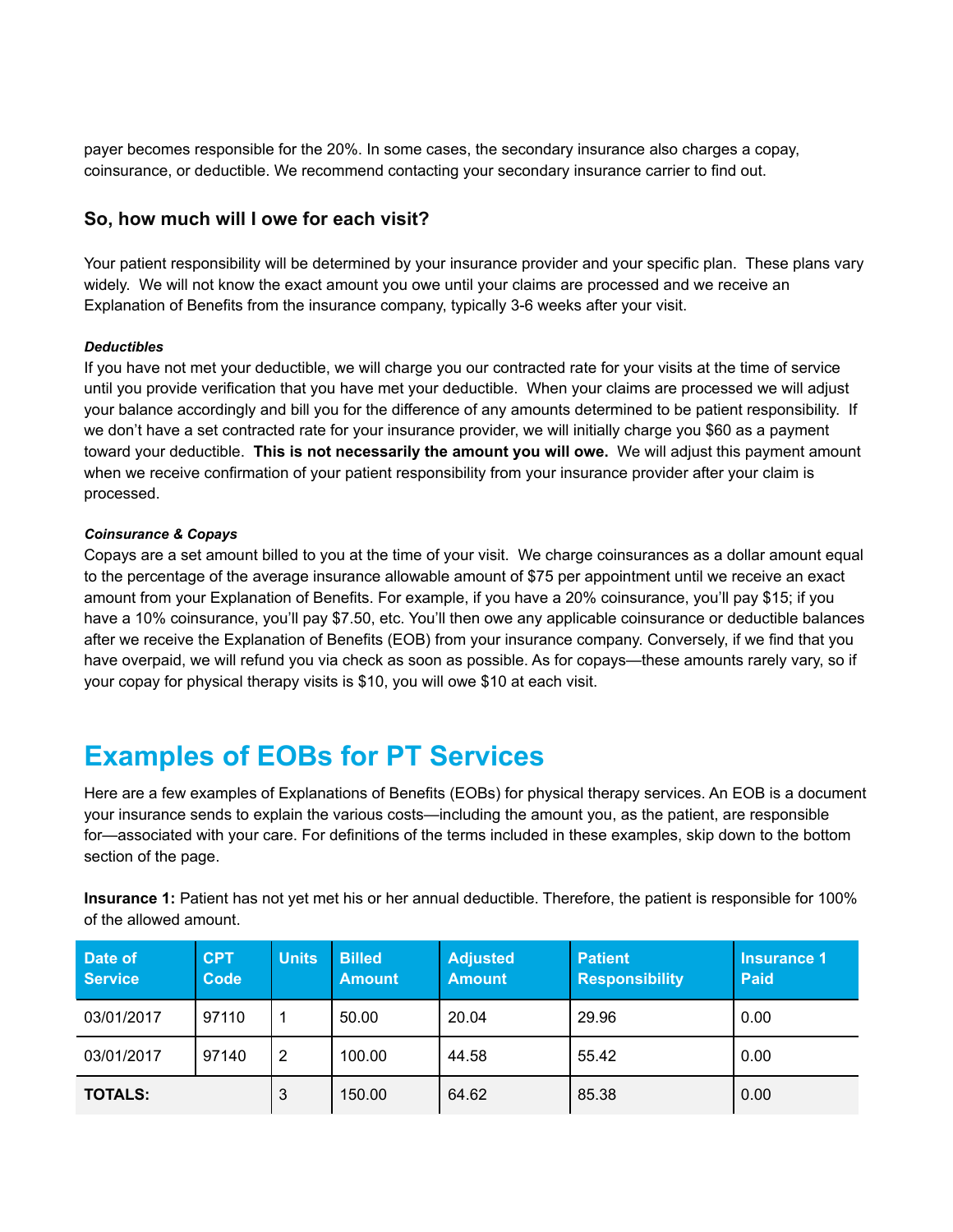| Date of<br><b>Service</b> | <b>CPT</b><br>Code | <b>Units</b> | <b>Billed</b><br><b>Amount</b> | <b>Adjusted</b><br><b>Amount</b> | <b>Patient</b><br><b>Responsibility</b> | <b>Insurance 2</b><br><b>Paid</b> |
|---------------------------|--------------------|--------------|--------------------------------|----------------------------------|-----------------------------------------|-----------------------------------|
| 03/01/2017                | 97110              | 2            | 100.00                         | 42.47                            | 11.69                                   | 45.84                             |
| 03/01/2017                | 97140              | 2            | 100.00                         | 54.19                            | 9.31                                    | 36.50                             |
| <b>TOTALS:</b>            |                    | 4            | 200.00                         | 96.66                            | 21.00                                   | 82.34                             |

**Insurance 2:** Patient owes a 20% coinsurance for PT services.

**Insurance 3:** Patient owes a \$10 copay for PT visits.

| Date of<br><b>Service</b> | <b>CPT</b><br>Code | <b>Unit</b><br>$\mathbf{s}$ | <b>Billed</b><br><b>Amount</b> | <b>Adjusted</b><br><b>Amount</b> | <b>Patient</b><br><b>Responsibility</b> | <b>Insurance 3</b><br><b>Paid</b> |
|---------------------------|--------------------|-----------------------------|--------------------------------|----------------------------------|-----------------------------------------|-----------------------------------|
| 03/01/2017                | 97140              | 2                           | 100.00                         | 30.00                            | 10.00                                   | 60.00                             |
| 03/01/2017                | 97535              | 1                           | 45.00                          | 45.00                            | 0.00                                    | 0.00                              |
| <b>TOTALS:</b>            |                    | 3                           | 145.00                         | 75.00                            | 10.00                                   | 60.00                             |

### **A Few Handy Definitions**

**Date of Service**: The date of your visit.

**CPT Code**: The code denoting each service provided to you during your visit (e.g., manual therapy, therapeutic exercise, self-care instructions, aquatic therapy, etc.). You can request a list of these codes—along with their explanations—from your insurance company.

**Billed Amount**: This is the amount we billed the insurance company for that particular service. The billed amount may vary depending on the duration of the service, the facility in which the service was provided, or the state in which the facility is located.

**Adjusted Amount**: This amount is not a payment, but rather a write-off or "reduction." It is based on the contract in place between your provider (us) and your insurance company. Neither you nor the insurance company pays this amount. The provider essentially writes it off (which is why it is sometimes called the provider's responsibility).

**Patient Responsibility**: This column may be labeled "Deductible," "Copay," "Coinsurance," or "Patient Pay." It is the amount that you, the patient, are responsible for paying. If a secondary insurance is on file, we will forward this amount to that insurance for payment. Once we get the secondary EOB back, you will receive a bill for any outstanding balances in the patient responsibility column.

**Insurance Paid**: This is the amount the insurance company paid us for the services you received on that date of service.